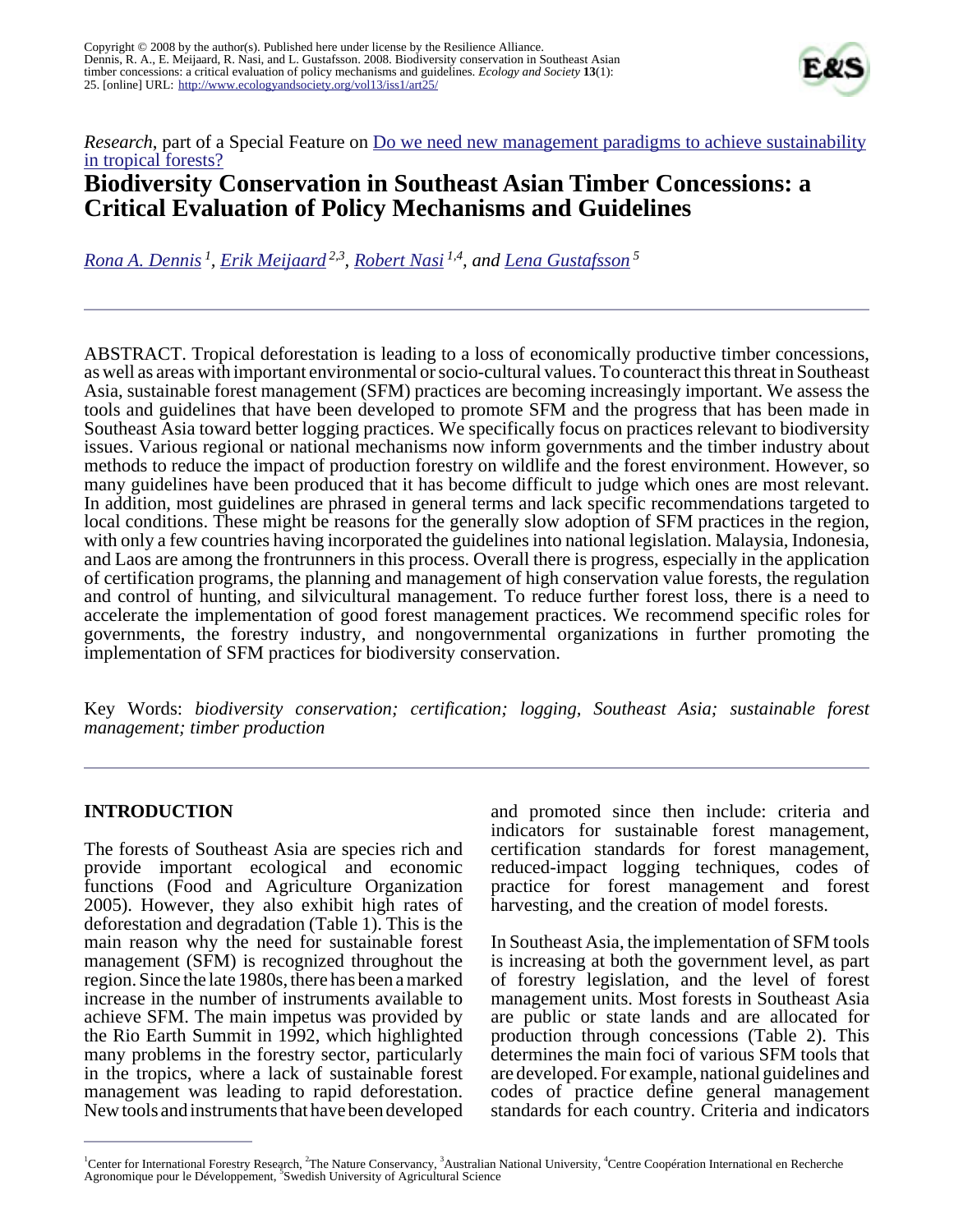|               |                    |                                                               |                                           |           | Annual rate of change (%) |                                    |
|---------------|--------------------|---------------------------------------------------------------|-------------------------------------------|-----------|---------------------------|------------------------------------|
|               | $(\times 1000$ ha) | Forest area in 1990 Forest area in 2000<br>$(\times 1000$ ha) | Forest area in 2005<br>$(\times 1000$ ha) | 1990-2000 | 2000-2005                 | Proportion of<br>land area<br>(% ) |
| <b>Brunei</b> | 313                | 288                                                           | 278                                       | $-0.80$   | $-0.70$                   | 52.8                               |
| Cambodia      | 12,986             | 11,541                                                        | 10,447                                    | $-1.10$   | $-2.00$                   | 59.2                               |
| Indonesia     | 116,567            | 97,852                                                        | 88,495                                    | $-1.70$   | $-2.00$                   | 48.8                               |
| Laos          | 17,314             | 16,532                                                        | 16,142                                    | $-0.50$   | $-0.50$                   | 69.9                               |
| Malaysia      | 22,376             | 21,591                                                        | 20,890                                    | $-0.40$   | $-0.70$                   | 63.6                               |
| Myanmar       | 39,219             | 34,554                                                        | 32,222                                    | $-1.30$   | $-1.40$                   | 49.0                               |
| Philippines   | 10,574             | 7949                                                          | 7162                                      | $-2.80$   | $-2.10$                   | 24.0                               |
| Thailand      | 15,965             | 14,814                                                        | 14,520                                    | $-0.70$   | $-0.40$                   | 28.4                               |
| East Timor    | 966                | 854                                                           | 798                                       | $-1.20$   | $-1.30$                   | 53.7                               |
| Vietnam       | 9363               | 11,725                                                        | 12,931                                    | 2.30      | 2.00                      | 39.7                               |
|               |                    |                                                               |                                           |           |                           |                                    |

**Table 1.** Change in forest cover in Southeast Asia. Source: Food and Agriculture Organization (2006).

are developed as general industry standards, whereas certification is aimed primarily at privately owned companies that lease concession rights from governments and that are influenced by growing consumer demand for better forest management. Most of the tools and guidelines focus on the silvicultural and operational aspects of forest management such as concession planning, directional felling, road design, and waste management. Other tools such as the Forest Stewardship Council certification criteria also address socio-cultural issues and high conservation value. Few tools adequately address biological issues, and those in existence provide little detail on the steps required to retain species diversity in production forestry areas (Meijaard et al. 2005).

There is an increasing body of literature that has assessed the effects of selective timber extraction and associated processes (hereafter referred to as logging) on the population density of forest wildlife

(for an overview see Fimbel et al. 2001, Meijaard and Sheil 2007*b*). Selective logging, which is the prevailing logging system in Southeast Asia, means the removal of certain trees in a stand as defined by specific criteria. Here, we do not address clearcut felling, which is the total removal of trees. Logging affects the ecological processes in timber concessions by removing biomass, changing forest structural characteristics, changing light regimes, and altering microclimatic conditions at both the ground and canopy levels. Logging also introduces people into the forest, increases access via logging roads, and generally increases disturbance. The unsurprising result is that forest species are affected; how they are affected depends on the species' ecology and the intensity of the forest disturbance, with some species benefiting even from highdisturbance logging and others being negatively affected by the slightest disturbance (Meijaard et al. 2005). Overall, it appears that selective logging conducted according to SFM guidelines has a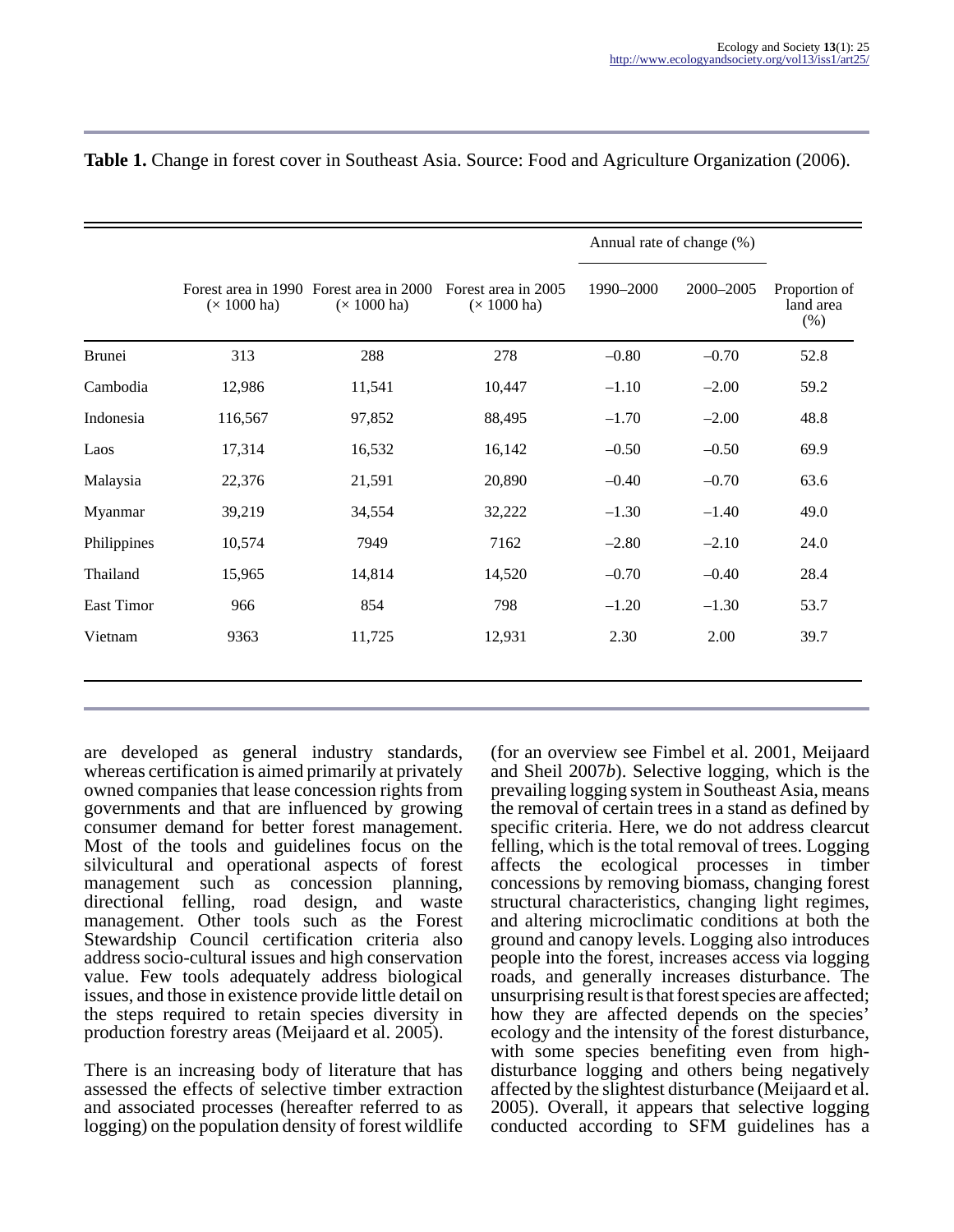| Country     | Forest area in 2000 ( $\times$<br>1000 ha) | (% ) | Public ownership Private ownership (%) | Other ownership<br>(% ) |
|-------------|--------------------------------------------|------|----------------------------------------|-------------------------|
| Brunei      | 288                                        | 100  |                                        |                         |
| Cambodia    | 11,541                                     | 100  |                                        |                         |
| Indonesia   | 97,852                                     | 100  |                                        |                         |
| Laos        | 16,532                                     | 100  |                                        |                         |
| Malaysia    | 21,591                                     | 93   | 7                                      |                         |
| Myanmar     | 34,554                                     | 100  |                                        |                         |
| Philippines | 7949                                       | 90   | 10                                     |                         |
| Thailand    | 14,814                                     | 87   | 13                                     |                         |
| East Timor  | 854                                        | 33   | 67                                     |                         |
| Vietnam     | 11,725                                     | 56   | 18                                     | 26                      |
|             |                                            |      |                                        |                         |

**Table 2.** Ownership of production forests in Southeast Asia. Source: Food and Agriculture Organization (2006).

moderate impact on forest wildlife, and no species have gone extinct because of logging alone. Concessions in which such logging is implemented can play an important role in the conservation of forest wildlife (Meijaard 2007, Meijaard and Sheil 2007*a,b*).

In the knowledge that good logging has a relatively limited impact on forest biodiversity, we wanted to know what progress has been made in Southeast Asia toward better logging. Our specific objective was to assess which SFM practices have been developed, with a specific focus on those practices relevant to biodiversity issues. Such an overview identifies not only what has been achieved, but more importantly, the remaining gaps. This helps to focus specific programs, for instance, the development of national guidelines, training for concession managers, or support from academic institutions or nongovernmental organizations, in those countries in which such programs are most needed. Another objective was to determine whether the adoption of SFM practices is starting to change the industry at

large or whether there are only sporadic improvements from a handful of enlightened concession owners.

## **METHODS**

We focused our review on all countries in Southeast Asia, including those without an active timber industry: Brunei, Cambodia, East Timor, Indonesia, Laos, Malaysia, Myanmar, the Philippines, Singapore, Thailand, and Vietnam (Fig. 1). For each of these countries, we sought reports and scientific publications, as well as information from Internet websites. A complete overview of the literature is provided in Gustafsson et al. (2007). Our search involved formal bibliographical searches, as well as consultations with local, national, and international experts, to identify all potentially relevant documents, as well as unpublished information. Through the synthesis and critical assessment of the literature and other knowledge, we assessed the extent to which biodiversity guidelines have been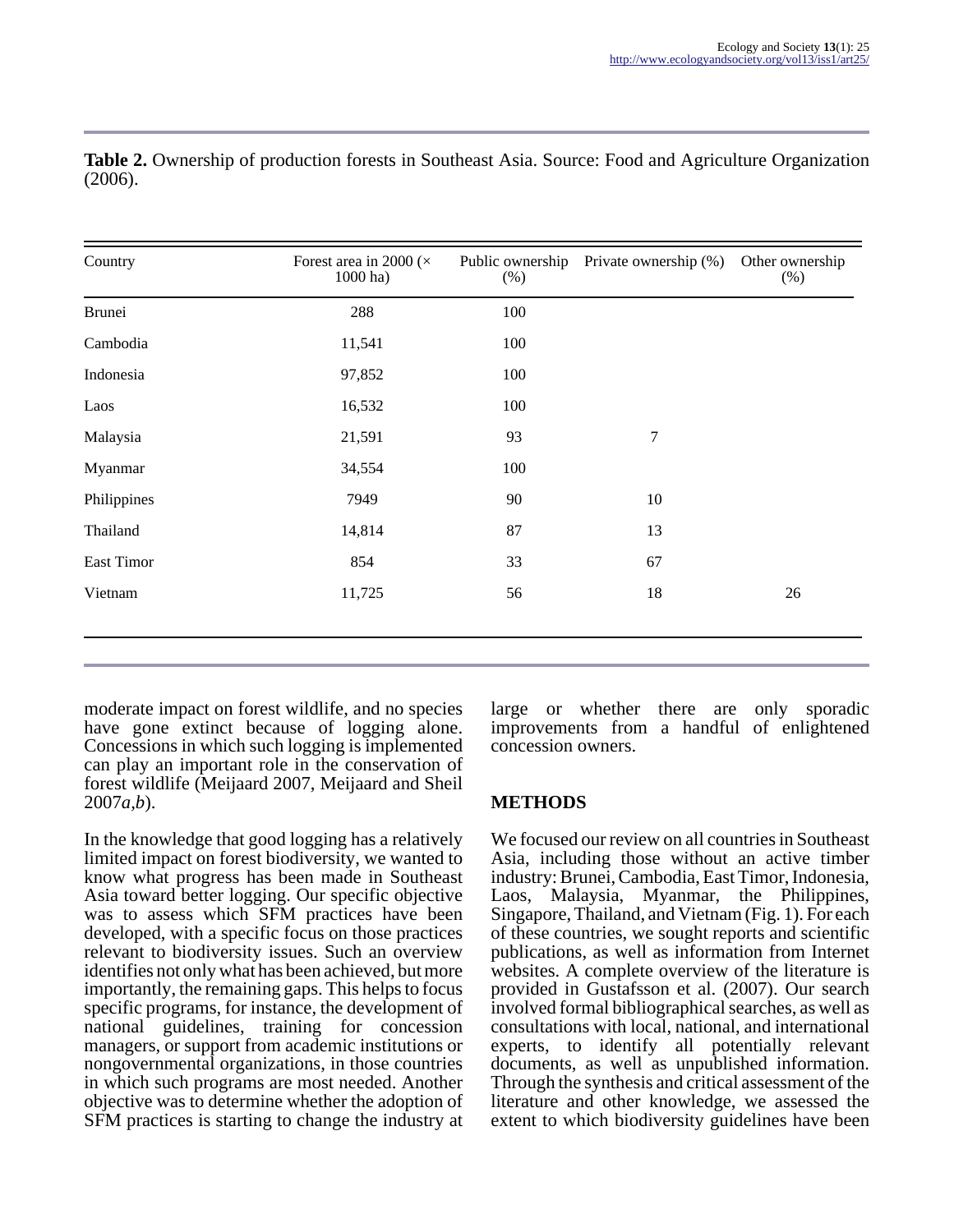developed, the level of detail that they provide, and the extent to which they have been implemented on a country-by-country basis.

# **RESULTS**

#### **Brief overview**

Many of the countries considered in this review do not yet have official or even draft guidelines for biodiversity considerations in logging concessions. Only Cambodia, Indonesia, Laos, Malaysia, and Vietnam have initiatives related to biodiversity in logging concessions. These range from actual guidelines in Cambodia and Malaysia to Forest Stewardship Council (FSC) certification of production forests in Indonesia and Laos. Six of the eleven countries examined are members of the<br>International Tropical Timber Organization International Tropical Timber Organization (ITTO): Cambodia, Indonesia, Malaysia, Myanmar, the Philippines, and Thailand. The members support the development of sustainable forest management practices. All but two of the countries, i.e., Brunei and Singapore, are members of the Asia-Pacific Forestry Commission, one of six Food and Agriculture Organization Regional Forestry Commissions that cover the world's major geographic regions. All countries except Brunei are party to the Convention on Biological Diversity; however, Cambodia, East Timor, and Laos are party to the treaty through accession, having not signed the treaty itself.

## **Codes of practice**

The first tool we assessed was the codes of practice (CoP), which had its beginnings in the work carried out in the South Pacific in the early 1990s (Durst et al. 2003). The CoP is intended to encourage improved forest management while reducing detrimental environmental and social impacts. The principal effort in the region has centered on the development and implementation of the regional *Code of Practice for Forest Harvesting in Asia-Pacific* (Food and Agriculture Organization 1999). The Asia-Pacific Forestry Commission has taken a leadership role in supporting the formulation of CoP for forest harvesting in the region. Political support for the process was enhanced by formal Association of Southeast Asian Nations endorsement of the regional CoP in 2001. A recent review, however, found that the development and implementation of

the CoP have not yet been universally successful across the region (Asia-Pacific Forestry Commission 2006). To date, only five countries have produced national CoP: Cambodia, Indonesia, Laos, Malaysia, and Myanmar (Table 3). In some countries, political instability, weak law enforcement, illegal logging and trade, and the increased demand for timber by wood industries have hampered the development and implementation of national CoP (Asia-Pacific Forestry Commission 2006).

To understand what the CoP intend to achieve for biodiversity conservation, we examined in more depth the Indonesian CoP (Ministry of Forestry and Estate Crops 2000). In these CoP, various references are made to aspects of ecology and biodiversity. They focus on setting aside reserve areas within production units and the protection of species and ecosystems with high conservation value. A quick review of these prescriptions suggests that although well intended, the lack of specific practical guidelines leaves much room for interpretation. For example, how much forest should be set aside for viable populations of plants and animals? How many habitat trees should be retained? In addition, the CoP pay little or no attention to important secondary effects like hunting, river siltation, or soil compaction. As Meijaard et al. (2006) showed, the secondary effects can affect wildlife as much, if not more, than the primary effects of logging.

At present, all CoP are voluntary, with operators encouraged, but not required, to adopt the recommended techniques and procedures. If compliance with the national codes were made a legal requirement, it would enforce their adoption and consequently improve timber harvesting. Despite their shortcomings, CoP in Southeast Asia do provide a basis for governments to define specific forestry regulations regarding biodiversity conservation actions in concessions.

## **Criteria and indicators**

One of the key global strategies for the promotion of sustainable forest management (SFM) is through the development and implementation of criteria and indicators (C&I) as a means to benchmark and measure progress toward specific objectives. The ITTO pioneered the development of C&I; its member countries endorsed the ITTO criteria for sustainable tropical forest management in 1992 (International Tropical Timber Organization 1993).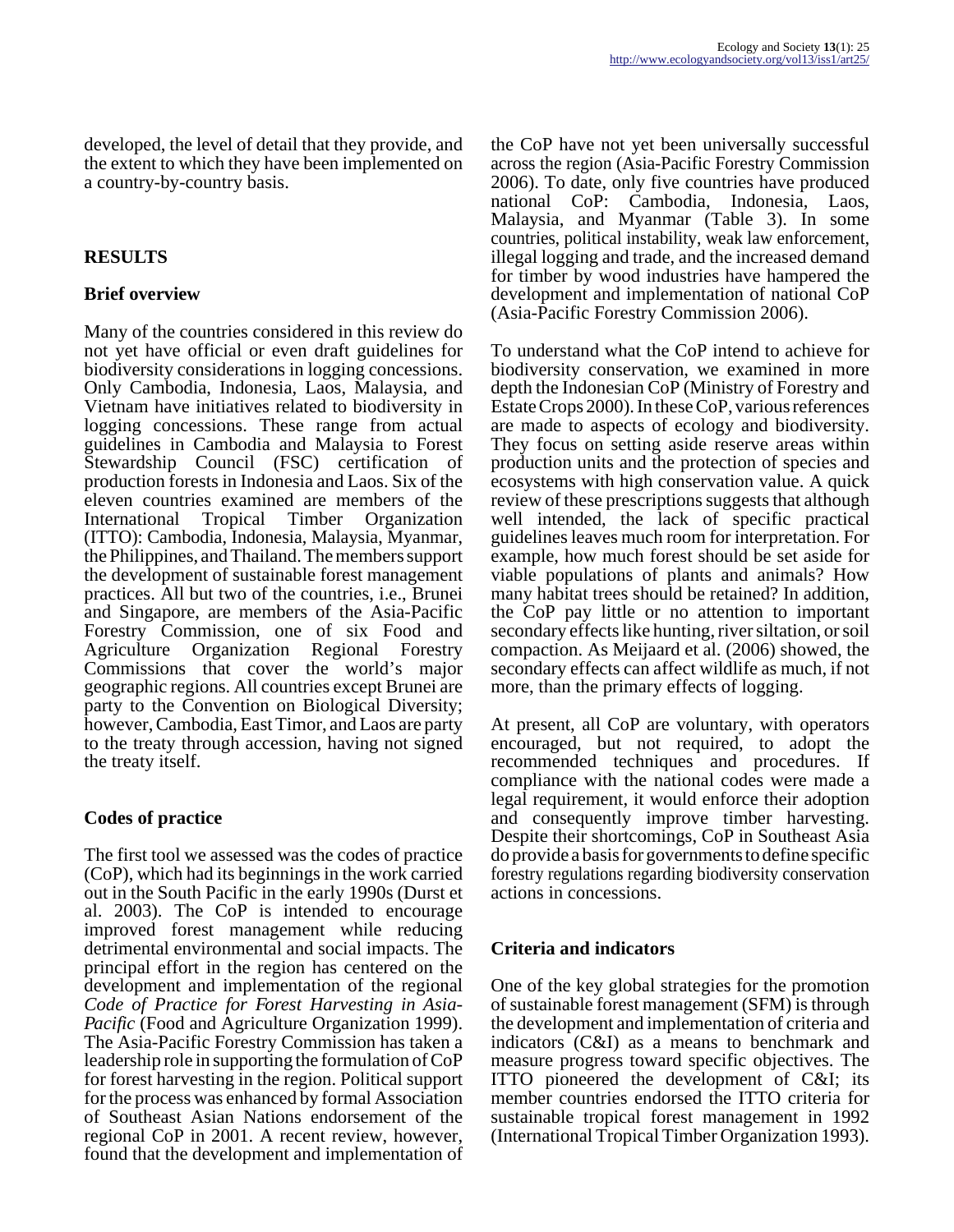



Within the Asia-Pacific region, the C&I process is well established in only two countries: Indonesia and Malaysia. The ITTO C&I principles and indicators were also used as the basis for the Malaysian and Indonesian forest certification schemes (see *Results: Certification*) and in the initial development of the FSC principles and criteria (Bennett 2004).

In 2006, the World Conservation Union (IUCN) produced draft guidelines intended to update and replace the 1993 ITTO *Guidelines for the Conservation of Biological Diversity in Tropical Production Forests* (International Tropical Timber Organization 1993, World Conservation Union 2006). The 2006 IUCN draft guidelines focus on measures additional to the ITTO guidelines that favor biodiversity. The IUCN uses "ecosystem approach principles" as adopted by the Convention on Biological Diversity in 2000, which imply that all situations are different and that there are multiple ways of managing forests, all of which can be considered sustainable and all of which have impacts on biodiversity. In developing the guidelines, the IUCN has attempted to distinguish two levels of intervention: general approaches to forest management that will have wide application in ensuring that biodiversity values are maintained and should be universally adopted, and a much broader set of technical suggestions that managers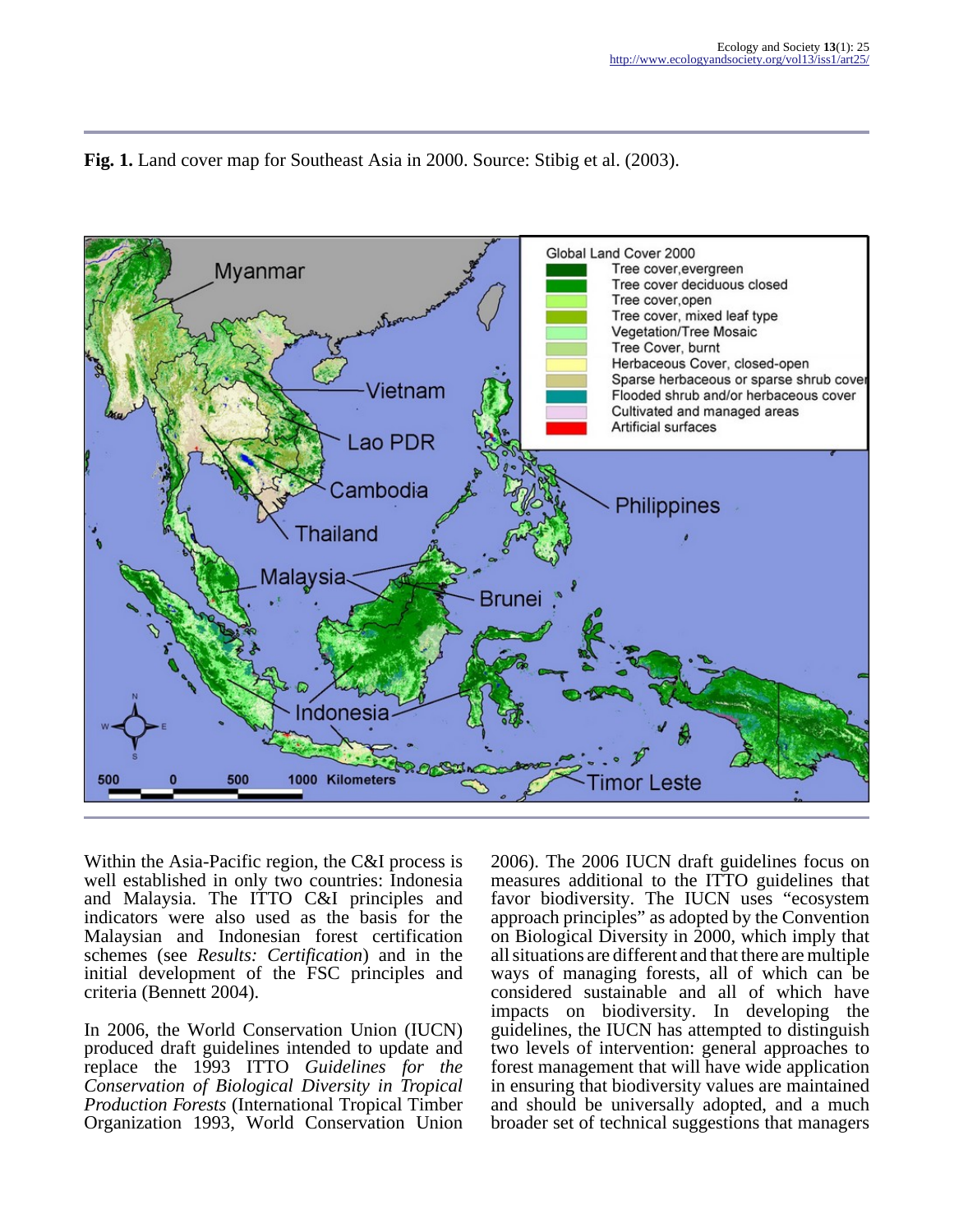| Country       | Codes of practice for timber harvesting                                                                                                 |
|---------------|-----------------------------------------------------------------------------------------------------------------------------------------|
| <b>Brunei</b> | None found                                                                                                                              |
| Cambodia      | Cambodian Code of Practice for Forest Harvesting, July 1999                                                                             |
| Indonesia     | Principles and Practices of Timber Harvesting in Indonesia, 2000                                                                        |
| Laos          | National Code of Timber Harvesting Practices in Lao, 2005                                                                               |
| Malaysia      | Code of Practice for Harvesting of Natural Inland Forest and Code of Forest<br>Harvesting of Mangrove Forest, Peninsular Malaysia, 1997 |
| Myanmar       | National Code of Timber Harvesting Practices in Myanmar, 2000                                                                           |
| Philippines   | Codes of practice not yet published                                                                                                     |
| Singapore     | Not applicable: Singapore has no production forestry                                                                                    |
| Thailand      | None found                                                                                                                              |
| East Timor    | Currently developing forest policy                                                                                                      |
| Vietnam       | Currently drafting codes of practice                                                                                                    |

**Table 3.** Status of codes of practice in Southeast Asian timber producing nations as of 2007.

and decision makers might draw upon in designing locally applicable guidelines, CoP, regulations, and silvicultural practices.

The IUCN principles, guidelines, and recommended actions assign the main responsibility for each of their recommended actions to: foresty and environmental government agencies; specialized biodiversity organizations, international nongovernmental organizations, and research institutes; local nongovernmental organizations, civil society, and community organizations; forest managers and concessionaires; and educational and technical training institutions. This is helpful because it allows the development of clear plans with responsibility assigned to those institutions that are most capable or likely to address the recommended actions. The latest draft of the guidelines was released in September 2007.

# **Reduced-impact logging**

Moving to specific operational guidelines, reducedimpact logging (RIL) consists of technologies and practices that are designed to minimize environmental impacts from timber harvesting operations (Sist et al. 1998, Klassen 2006). RIL is part of a shift in forestry methods worldwide toward promoting SFM. To standardize the definition, application, and verification of RIL, the Tropical Forest Foundation has developed a detailed set of tools applicable to the Southeast Asia situation (Klassen 2006).

Biodiversity considerations do not yet figure much in RIL recommendations, which focus more on minimizing damage to residual stock, regeneration, soil properties, and water courses. RIL recommendations that explicitly mention the environment include: preharvest planning of roads, skid trails, and landings; the development of written environmental and operational standards to guide planning and operational activities; and the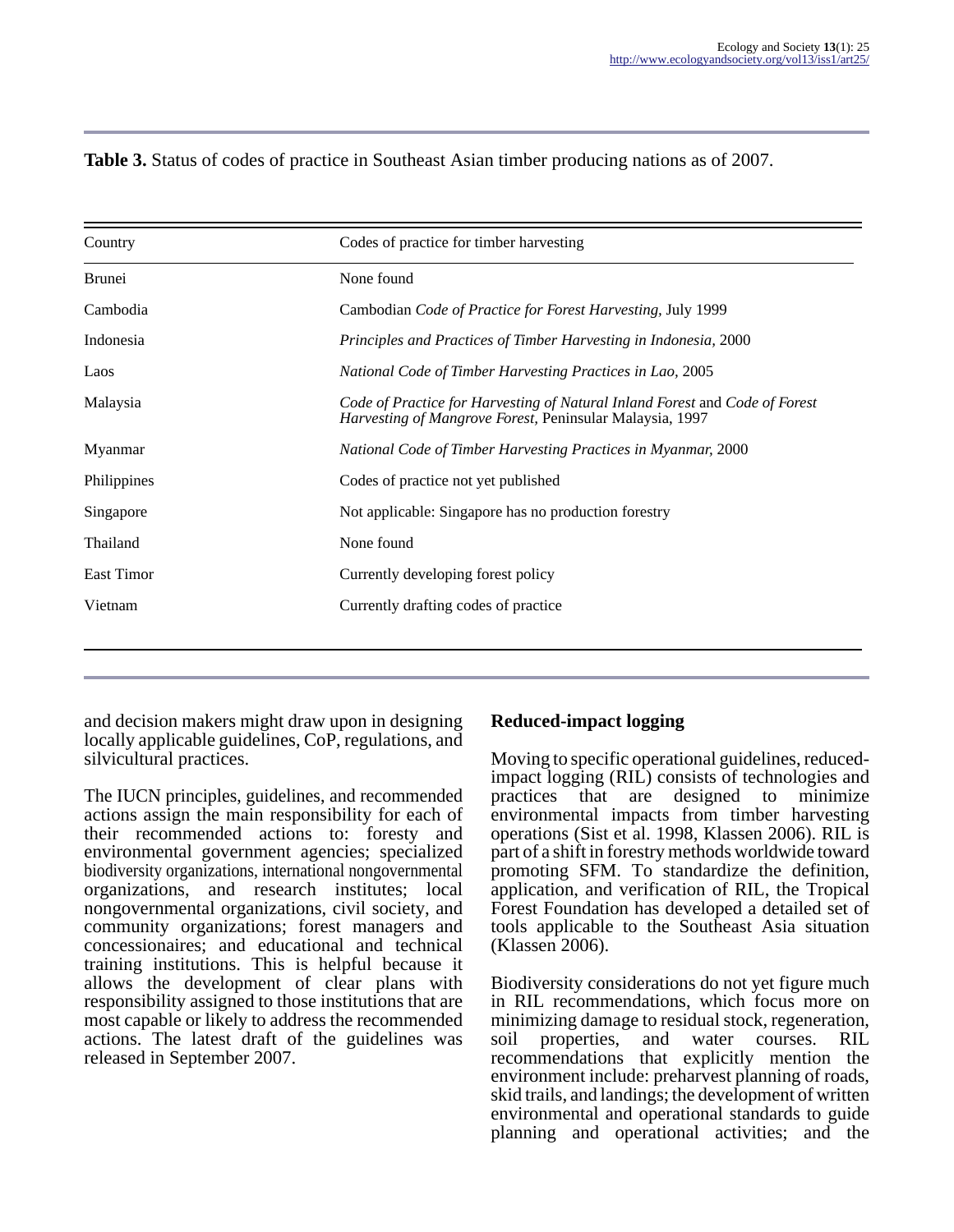structure (Klassen 2006). RIL guidelines also recommend the marking, recording, and mapping of protected tree species and the identification and mapping of ecologically sensitive sites such as special wetland habitats, cave habitats, and nesting trees during the inventory (Klassen 2006).

The debate about the adequacy of RIL as a tool to minimize damage to residual stands is a good example of the need to consider forest ecology issues before making generic recommendations (Fredericksen and Putz 2003, Sist and Brown 2004); RIL is a tool to minimize damage to the residual stand. It does not, however, ensure sustainability because it does not address the issue of regeneration of desired species. Sustainability requires the regeneration of desired species, which depends largely on the interaction between the ecology, dynamics, and harvesting regime of the forest type under consideration.

# **Certification**

Forest certification emerged in the early 1990s as an instrument for promoting SFM. The most widely accepted of all international certification schemes is that developed by the FSC in 1993 (Nussbaum and Simula 2004). As of November 2007, within Southeast Asia, three countries have FSC-certified natural forests, and Thailand and Vietnam have two and one certified plantations, respectively (Table 4).

Two countries in the region have developed their own national certification schemes. In 1992, Indonesia established the Indonesian Ecolabeling Institute (*Lembaga Ekolabel Indonesia*, LEI). This was followed in 1998 by the Malaysian Timber Council scheme. In Myanmar, the Timber Certification Committee is apparently a national certification scheme.

The LEI is an independent foundation that was developed by a working group of nongovernmental organizations and academics. The LEI developed its own set of C&I based on the ITTO guidelines for SFM. In Indonesia, companies have a choice between either FSC or LEI certification. The LEI, however, does not yet have international recognition, which means that it has less prestige than the FSC in the international marketplace. The systems are different, for example, in relation to the plantation forestry sector: companies that have

plantations established on land that was still forested after 1994 do not qualify for FSC certification, but are eligible for LEI certification.

The Malaysian Timber Certification Council (MTCC) was created in October 1998 as a joint initiative by the Malaysian Ministry of Primary Industries and the Malaysian Timber Industry Development Council (now Malaysian Timber Council). It is an independent organization that was established to develop and operate a voluntary national timber certification scheme in Malaysia to provide assessments of forest management practices and to meet the demand for certified timber products. The MTCC timber certification scheme began operation in October 2001. The standard currently used to assess forest management units for the purpose of certification is the *Malaysian Criteria and Indicators for Forest Management Certification [MC&I(2002)]* (Malaysian Timber Certification Council 2004), which is a result of collaboration between the MTCC and FSC.

## **High conservation value forests**

The concept of high conservation value (HCV) was added to the FSC forest management principles in the late 1990s as Principle 9 (Jennings 2004). HCV includes environmental and social values that are considered to be of outstanding significance or critical importance. Examples may include concentrations of endangered species, a stream that is the sole source of water to a local community, or a site with special religious significance. Of the six HCV categories under the FSC principles, three deal specifically with biodiversity: HCV 1, concentrations of biodiversity; HCV 2, large landscape-level forests; and HCV 3, rare or endangered ecosystems.

The FSC provided the first definitions of HCV. The definitions were subsequently streamlined and elaborated by the independent company ProForest, which developed the HCV forest (HCVF) assessment guidelines in the HCVF Global Toolkit between 2001 and 2003; this toolkit has been in use since 2001 (Jennings et al. 2003, Judd et al. 2003*a, b,c*). National interpretations of the HCVF toolkit have also been developed: an Indonesia toolkit (ProForest/Rainforest Alliance 2003); a Vietnam toolkit, which is currently being drafted; and Laos draft guidelines on HCV/HCVF assessment (Sustainable Forestry and Rural Development Project 2006).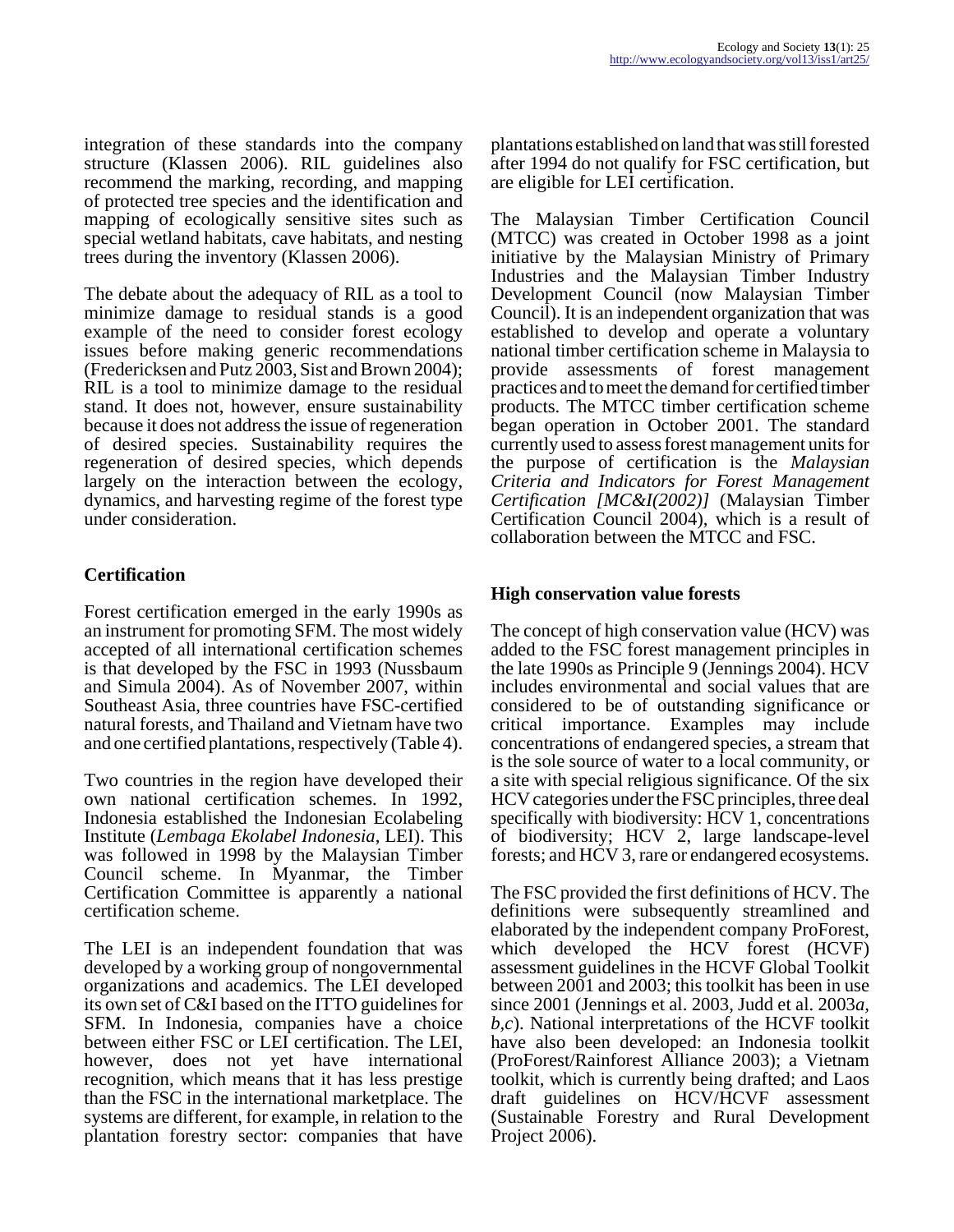| Country     | Natural forest<br>(ha) | Natural forest<br>(no.) | <b>Plantation forest</b><br>(ha) | <b>Plantation forest</b><br>(no.) |
|-------------|------------------------|-------------------------|----------------------------------|-----------------------------------|
| Indonesia   | 702.610                | 4                       | ~100                             | $\overline{c}$                    |
| Laos        | 44.985                 | $\overline{2}$          |                                  |                                   |
| Malaysia    | 55.083                 |                         | 42,500                           | 3                                 |
| Thailand    |                        |                         | 4.749                            | $\overline{c}$                    |
| Vietnam     |                        |                         | 9.904                            | л.                                |
| Grand total | 802,678                | 7                       | 63,653                           | 8                                 |

**Table 4.** Overview of natural and plantation forests in Southeast Asia certified by the Forest Stewardship Council.

*Note:* As of January 2008, from various sources.

Increasingly, companies and nongovernmental organizations are using the HCVF concept and the toolkits outside of the FSC framework. In total, approximately  $6.15 \times 10^5$  ha have been identified and proposed as HCVF set-asides in Southeast Asia at the forest management unit level, or approximately 0.3% of all remaining forests in Southeast Asia (Appendix 1). Further HCVF assessments are being planned. A recent overview by the Nature Conservancy Asia-Pacific identified 37 timber concessions in Southeast Asia as likely candidates for improved forest management and HCVF assessment (Cole Cenge *personal communication*). The total area of these concessions is  $2.1 \times 10^6$  ha, of which  $1.454 \times 10^6$  ha is in Indonesia,  $5.46 \times 10^5$  ha is in Malaysia,  $7.0 \times 10^4$ ha is in Vietnam,  $2.0 \times 10^4$  ha is in Cambodia, and  $1.0 \times 10^4$  ha is in Laos.

In addition to these forest management unit level assessments, the World Wide Fund for Nature (World Wildlife Fund) Indonesia Program has also performed landscape-scale HCVF assessments, including for all of West Kalimantan province and for two regencies in Papua province. Similar landscape-level assessments are now being planned for several districts in West Kalimantan and Central Kalimantan provinces. Malaysia has also conducted various HCVF assessments at the landscape level, either for FSC or *MC&I(2002)* certification. This rapid development of new aspects of HCVF use requires careful assessment of new standards and protocols that may diverge from the original FSC concept. This is especially relevant because forest and plantation industries are increasingly becoming involved in the development of HCVF assessment tools; because many plantations are established on nonforest land, the interpretation of HCVF is likely to differ from that in selectively harvested timber concessions.

## **Specific biodiversity guidelines**

Specific biodiversity guidelines for timber production areas were only found for four of the eleven countries examined: Cambodia, Indonesia, Laos, and Malaysia (Sarawak), with only the Malaysian state of Sarawak officially adopting these guidelines as policy.

## *Cambodia*

Of all of the countries examined, Cambodia has the most comprehensive set of biodiversity guidelines for timber concessions. The Biodiversity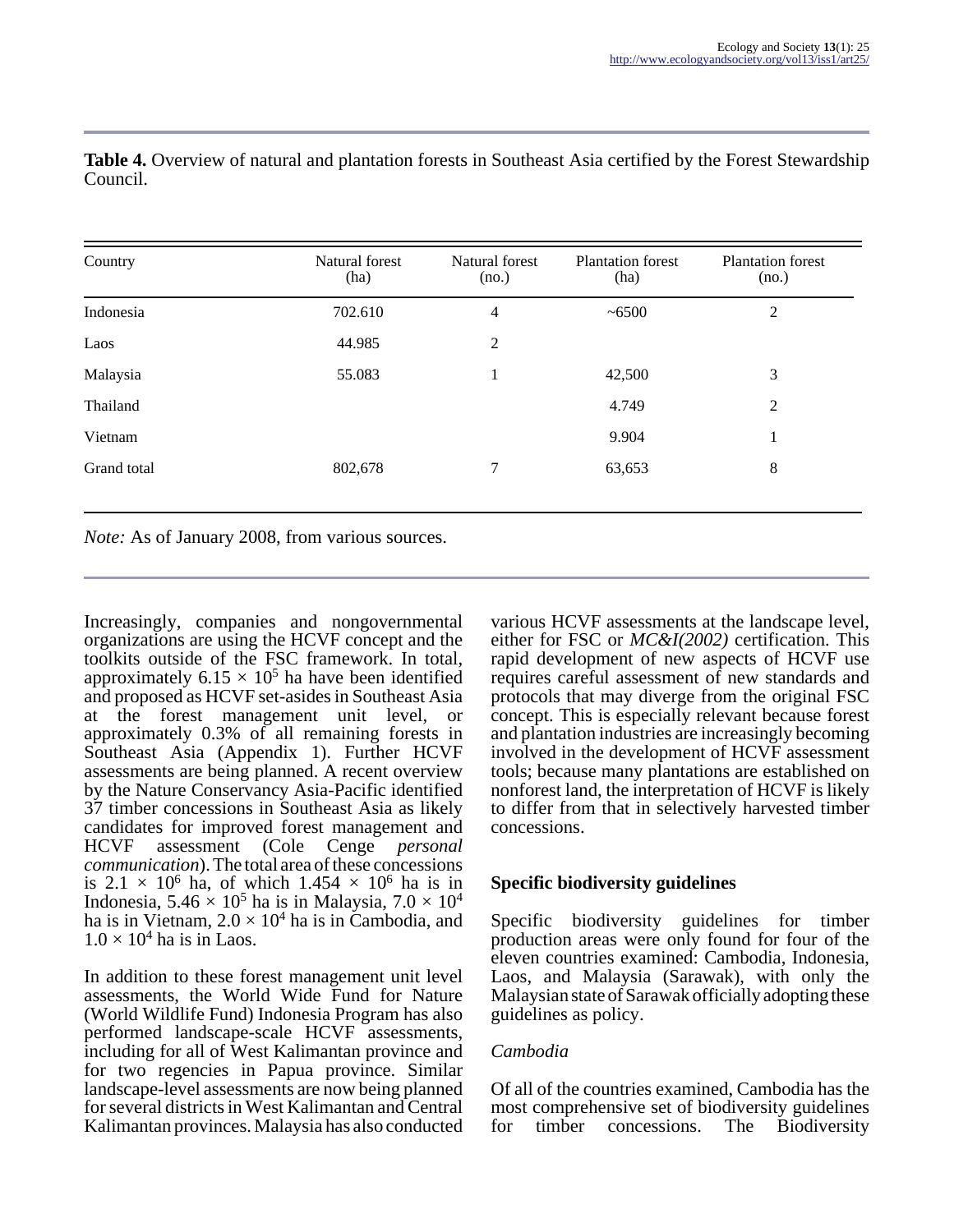Conservation Guidelines (BCG) were developed by a World Bank forest concession management project (Directorate of Forestry and Wildlife 2002). The Wildlife Conservation Society (WCS) Cambodia provided detailed input to earlier versions of the guidelines. The guidelines provide a logical conceptual orientation for the concession planner by reviewing the relevance of biodiversity to forestry concessions, the general principles of forest biodiversity management, key characteristics of Cambodian biodiversity, and the legal framework for its protection. The guidelines discuss the different levels of biodiversity management and identify key tasks at each level. Starting at the regional scale, they stress the importance of viewing the forest management unit as part of the wider landscape and its constituent parts. The level of conservation planning guidance within the forest management unit is fairly detailed, especially for aspects such as keystone species. The issue of hunting is particularly well covered, and a complete ban on hunting and close monitoring of the ban is recommended. However, the BCG do not provide detailed guidelines on how ecological surveys and planning that are carried out prior to logging should be achieved. This is a specialized task and requires considerable training and knowledge; partnership with conservation organizations may be one means of achieving this. The WCS did partner with a timber concession in Cambodia until a logging freeze came into effect in 2002.

## *Indonesia*

Meijaard and colleagues (Meijaard and Sheil 2007*a, b*, Meijaard et al. 2005, 2006) recently reviewed the wildlife literature for Borneo and demonstrated how the application of conservation planning and implementation such as good road building and RIL methods can benefit wildlife. They provided detailed and practical recommendations that could directly benefit wildlife in timber concessions. After consultation with practitioners, these guidelines were further refined and made more specific (Gustafsson et al. 2007).

The main recommendations of Meijaard and colleagues (Meijaard and Sheil 2007*a,b*, Meijaard et al. 2005, 2006) are to retain contiguous forest as far as possible. Reducing the width of roads and tracks and limiting felling-gap sizes should limit the effects of fragmentation on arboreal species. Meijaard and colleagues recommend the regulation of hunting in timber concessions and suggest how

this can be done based on WCS methods. The hunting of vulnerable and protected species should be eliminated. Various types of ecologically important habitat structure (e.g., large trees, hollow trees, and old fruit gardens) and location (e.g., pools, wallows, saltlicks, and riverside habitats) should be identified and maintained when possible. Certain plant species and genera that are important habitat components (some of which are listed by Meijaard et al. 2005) should be retained when possible. Conserving the mid-canopy by minimizing incidental tree damage is a good strategy for conserving a whole host of palms and fruiting trees. Meijaard and colleagues also assessed the impact of understory slashing on wildlife, which is currently a legal requirement in Indonesia, and recommend that it be discontinued.

## *Laos*

A proposal for official guidelines on how to monitor biodiversity values relevant for managing production forest areas in Laos was prepared in 2006 (Sustainable Forestry and Rural Development Project 2006). These guidelines were precipitated by a review of HCVF assessments that were carried out in two production forest areas by a World Bank/ Finnish forestry project (Sustainable Forestry and Rural Development Project 2006). These guidelines, however, still remain in a draft state and have not yet been adopted by the government. The guidelines recommend that annual biodiversity surveys be carried out in the production forest areas by staff from the Department of Forestry. There are detailed requirements about who should be on the team, the equipment required, and the need for forward budget planning to allocate funds for the activity. The World Bank/Finnish forestry project team has also carried out baseline biodiversity surveys in six production forest areas (Poulsen et al. 2005, 2006). These surveys were carried out to prepare HCVF assessments.

## *Sarawak, Malaysia*

In 1997, the Sarawak Government adopted *A Master Plan for Wildlife in Sarawak* as official government policy. This master plan was co-written by staff from the WCS and the Sarawak Forestry Department. Its two core themes were the control of unsustainable hunting and the conservation of wildlife in various land categories. The implementation of this plan has included legislative changes that incorporated a total legal ban on sales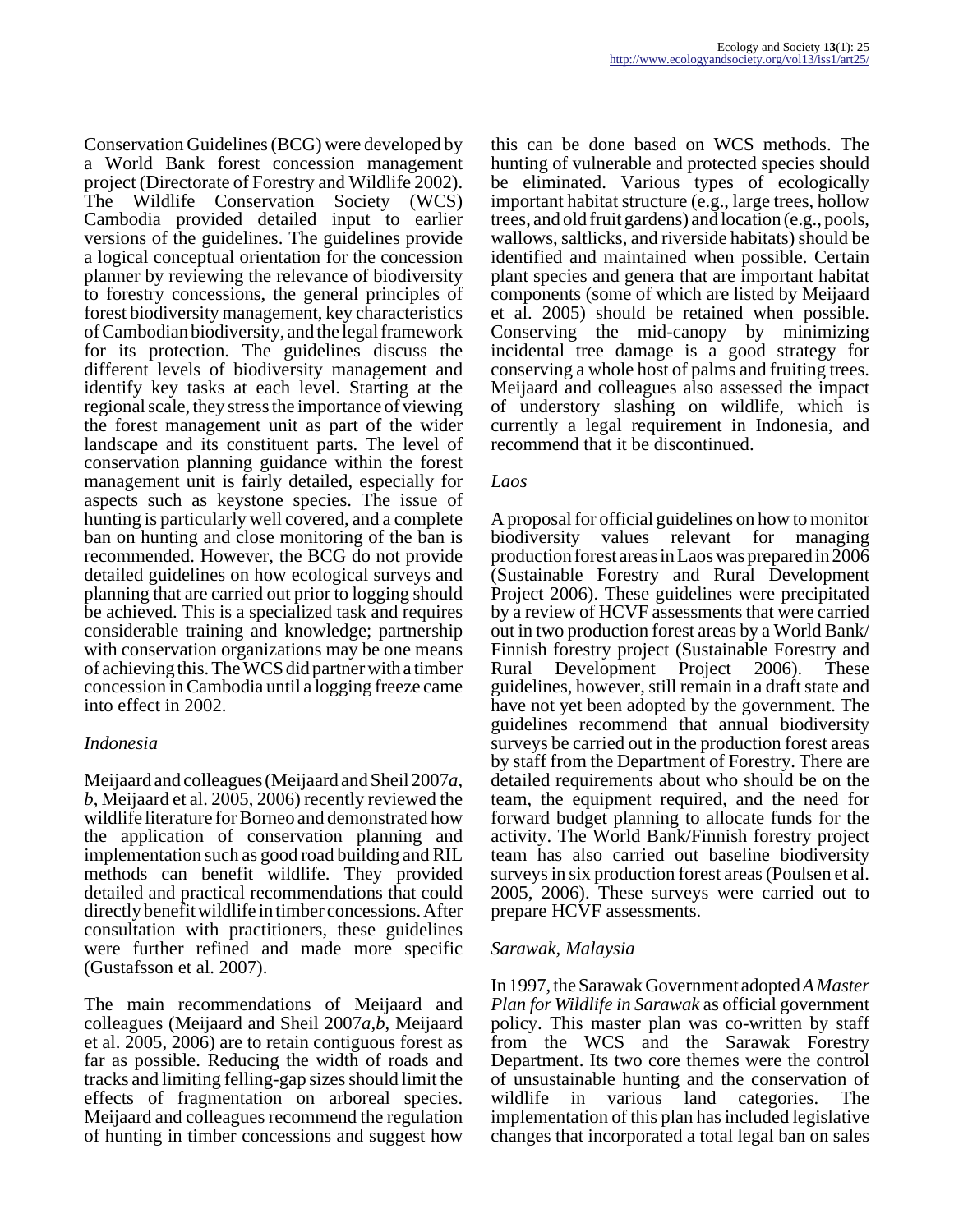of wildlife taken from the wild, regulations to control hunting in logging concessions, and the control of modern hunting technologies. The implementation involved state-wide conservation education and enforcement programs, formal training for government staff, the creation of important new protected areas, and reductions in sales of shotgun cartridges. The results have been an increase in protected areas and declines in the wildlife trade (Bennett 2004).

Since 2001, the WCS has been working with the Sarawak Forestry Department and Samling Corporation (a logging company) on a project designed to implement the *Master Plan for Wildlife in Sarawak.* In particular, the project addresses legal restrictions on the trade in wildlife, as well as work with local communities to reduce hunting pressure on wildlife in the logging concession. The Samling concession is certified under the MTCC scheme because RIL techniques have been used in the concession. The logging company contributes to the cost of the biodiversity surveys.

## *Regional sustainable forest management networks*

Finally, we want to draw attention to several SFM programs that are active at a regional level. Although none of these have a specific focus on biodiversity, they are important to promote the implementation of SFM practices in the region. Since the 1950s, a number of regional forest fora have been developed in the Asia-Pacific region, with the goal of catalyzing policy changes that will encourage a more enabling environment for improved forest management. These networks have different objectives, but generally focus on providing a forum to bring together governments or governments and nongovernmental organizations. The private sector has not played a major role in these fora up until now (Appendix 2). Recent developments have sought to change this. In 2007, the United States Agency for International Development awarded the Nature Conservancy a 3 yr cooperative agreement to implement the Responsible Asia Forestry and Trade Program. The Nature Conservancy is leading a consortium of public and private organizations and nongovernmental organizations, including the IUCN, the World Wide Fund for Nature, the Tropical Forest Foundation, the Tropical Forest Trust, the Wildlife Trade Monitoring Network, the Regional Community Forestry Training Centre, the Association of Southeast Asian Nations, the ITTO, ScanCom,

DLH Nordisk, The Home Depot, Lowe's, and Xerox. The goal of the program is to improve both the quality and extent of the sustainable management of forest resources and biodiversity.

## **DISCUSSION**

## **Starting to see the wood for the trees**

Our review shows that since the 1990s, there has been considerable progress in the development of tools and guidelines that help forestry practitioners manage wildlife populations in production forests. Many different guidelines exist at global, regional, and national levels. The plethora of information makes it difficult for practitioners to determine which guidelines need to be followed. Impediments to the adoption of biodiversity guidelines include the fact that they are usually not mandatory requirements and only become enforceable when stipulated in an approved license, plan, permit, or contract. Guidelines are designed without rigid prescriptions and allow for flexible decision making through well-planned and monitored adaptive management and research. Decisions should be based on local site conditions, the needs of local users, site-specific biodiversity conservation considerations, and technical innovation. At the same time, guidelines must express clear expectations and should be written in such a way as to reduce the chance of misinterpretation. Even when it comes to codes of practice (CoP) guidelines for established silvicultural and harvesting techniques, which have been available for many years, there is still poor implementation in some countries and in general, there is a lack of revision and updating of techniques and a failure to reflect new research results and lessons learned (Asia-Pacific Forestry Commission 2006). There is also a general lack of monitoring and evaluation mechanisms. Overall, despite progress, there is much room for improvement.

Despite the relatively slow pace of the adoption of certification in Southeast Asia, it is widely recognized as a useful tool to stimulate movement toward sustainable forest management (SFM) at the forest management unit level. However, because certification is a site-based tool, its role in influencing the wider landscape beyond the single concession is limited. This is particularly true in areas where logging concessions may be small in size. Therefore, governments should not rely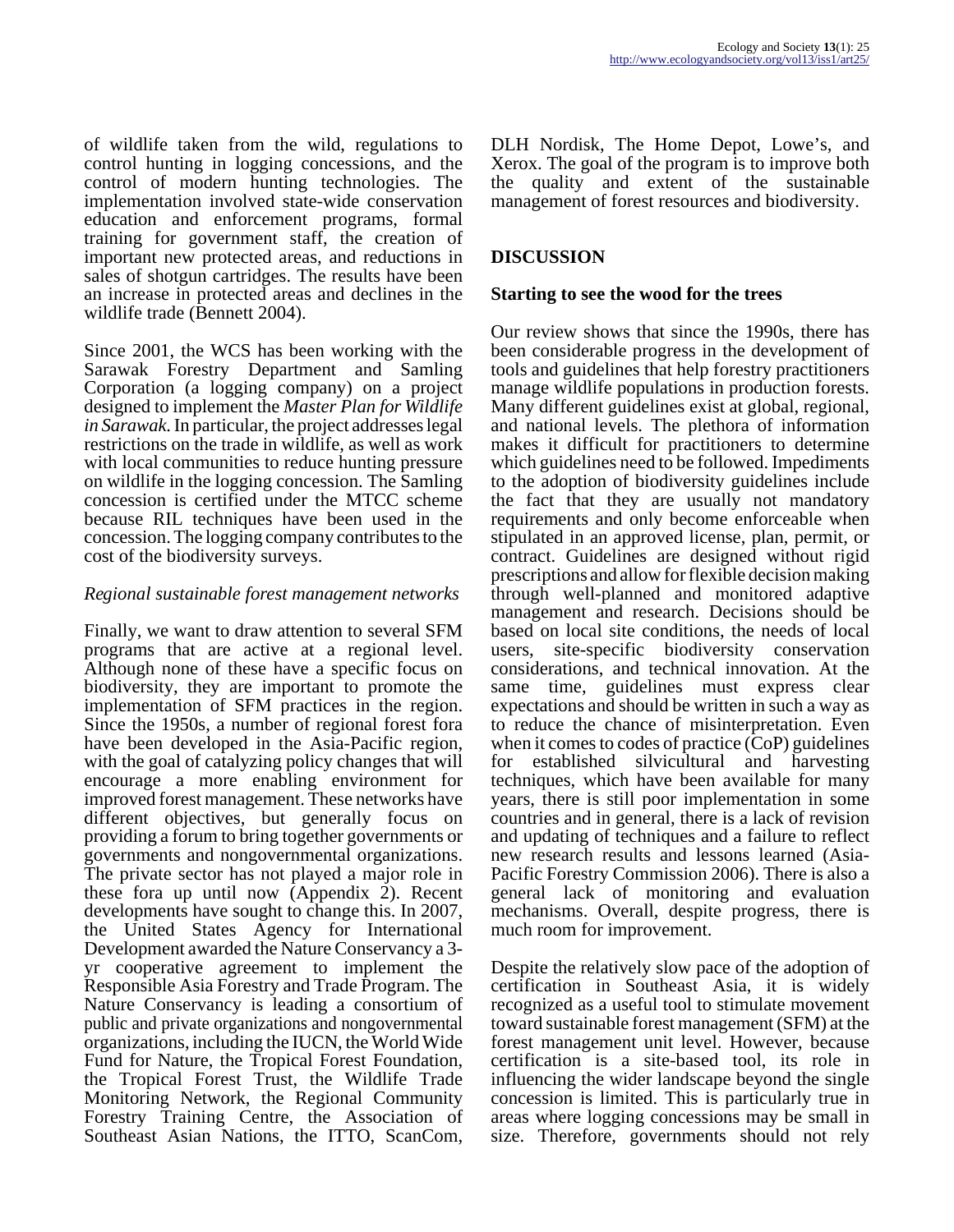heavily on the image of certified forests as the key to SFM and forget that overall appropriate land-use planning is the key to managing forested landscapes sustainably and to maintaining biodiversity.

We emphasize that there are still significant gains to be made for wildlife conservation in Southeast Asian timber concessions. An area of  $> 2.0 \times 10^8$  ha of forest remained in 2005 (Food and Agriculture Organization 2006); on average, 42% of that area has production forestry as its primary function. This means that the continued improvement of forest management in the remaining forests can still make a significant contribution to the conservation of forest species in the region.

#### **Getting down to details while retaining general applicability**

Many of the various SFM tools are phrased in rather vague terms and leave potential users with questions of how these actions should be implemented. Most guidelines fall short of their goal to provide technical suggestions to managers and decision makers that would allow them to develop locally applicable management regulations. Unfortunately, concession managers and policy developers are unlikely to develop specific regulations unless they are spelled out in detail by someone else. For instance, a (hypothetical) guideline "to minimize barrier functions of roads to animal dispersal" could be significantly strengthened by stipulating that "main roads should have narrow sections every 50 m where the road width is a maximum of 7.5 m and tree crowns touch overhead." The development of such detailed guidelines requires collaboration between forest practitioners (e.g., is such a regulation feasible and safe?), researchers (e.g., would such regulation indeed benefit animal dispersal?), and governments (e.g., would the government be willing to translate the recommendation into legislation?).

#### **Implementation of biodiversity-friendly forest management**

Our country studies indicate that increasingly, governments and forest managers realize the relevance of and necessity for biodiversity monitoring and management within production forest areas. Indonesia and Malaysia appear to be leaders in this field. The development and adoption

of timber harvesting CoP is increasing, and companies in some countries are using or evaluating reduced-impact logging techniques. The number of certified natural forests is increasing annually, with almost  $8.5 \times 10^5$  ha FSC-certified in the region as a whole and  $4.0 \times 10^6$  ha MTCC-certified in Malaysia. A comprehensive overview of the areas certified under the Indonesian Ecolabeling Institute was not available. These developments contribute to better logging practices, but the next step is to convince governments and companies that biodiversity within forest management units must be considered in a more integrated manner.

## **Roles of government, industry, and civil society**

Improving wildlife management in Southeast Asian timber concessions requires the increased acceptance of sustainable forest management concepts by three main stakeholders: governments, the timber industry, and nongovernmental organizations. Governments need to recognize the role of production forestry in wildlife conservation. In Southeast Asia, wildlife conservation focuses strongly on the establishment of protected areas where the forests are specifically managed for species conservation. One of the focal areas of the Convention on Biological Diversity's 2010 Biodiversity Targets is to effectively conserve 10% of each of the world's ecological regions. This will leave large areas of forest without a recognized role for conservation. To ensure the survival of wideranging and protected forest species, a landscapelevel approach to land-use planning is needed that includes forest management units, protected areas, and other land uses. This would create large contiguous forest landscapes that provide environmental services, revenues from forest use and possibly carbon sequestration, and viable ecosystems with high value for biodiversity conservation. The increasing incorporation of wildlife-related guidelines and regulations into forestry legislation should facilitate the design of such forest landscapes. However, because biodiversity conservation and production forestry are firmly entrenched in different government institutions in most of Southeast Asia, a more fundamental shift may be required in government structure and philosophy before biodiversity conservation becomes an integral part of SFM.

The timber industry needs to recognize that taking on a role as wildlife manager in forest concessions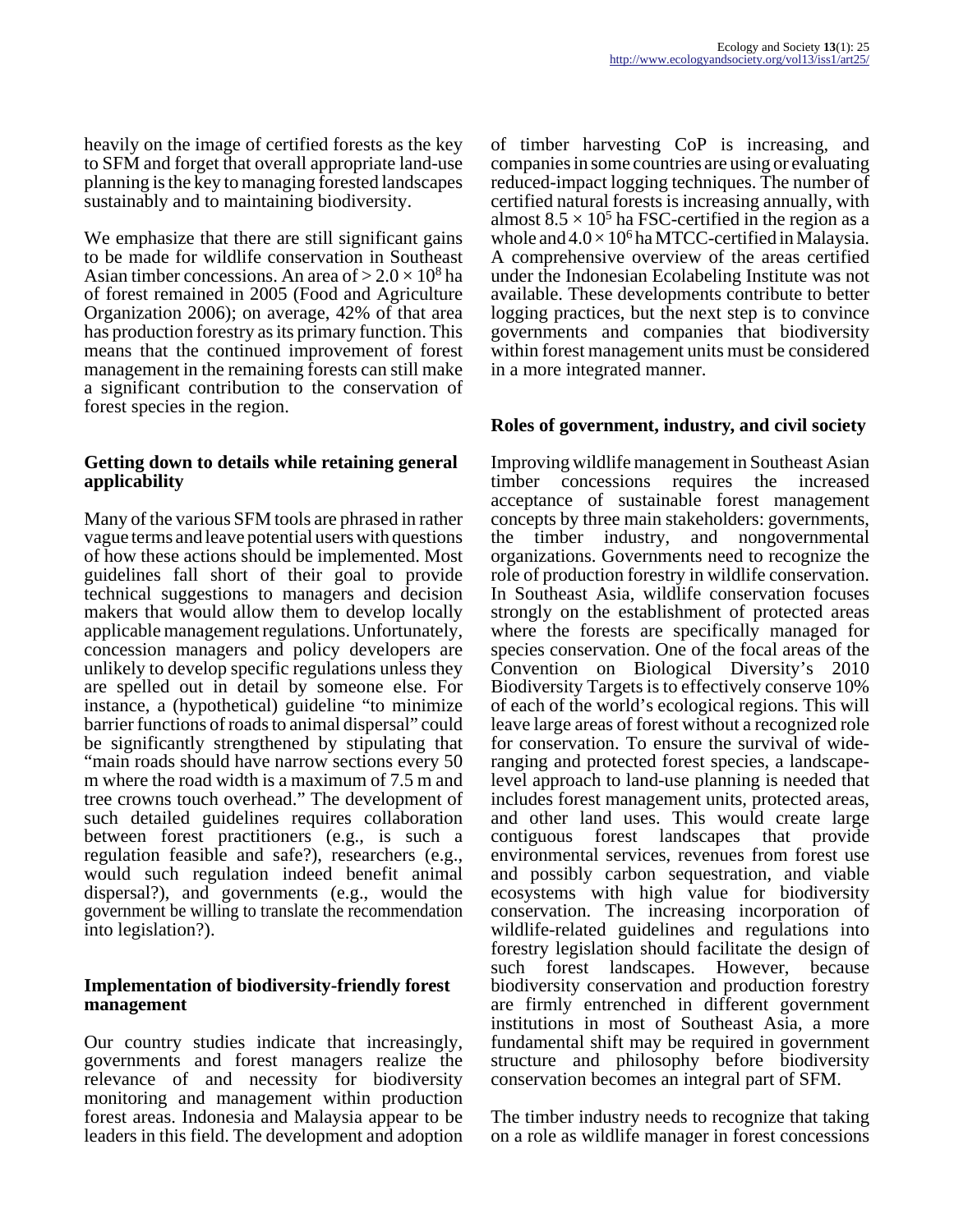might not require a major change in operations and might not be as onerous as initially perceived. Adhering to SFM guidelines should address most general wildlife needs, and the management improvement required for forestry certification should further improve the conditions for forest wildlife. Increasingly, consumer markets and financing institutions demand that timber producers address wildlife issues in timber concessions (Aguilar and Vlosky 2007, Kollert and Lagan 2007), and the lure of a positive public image and access to "green" markets is attracting more and more timber producers into good forest management. There are several examples of timber concessions in the region that significantly strengthened their financial health after being certified because they could attract financing from institutions that would normally be out of reach of the Southeast Asian timber industry (Erik Meijaard *unpublished data*). Thus, the image that goes with good management and long-term planning is paying off.

Nongovernmental organizations in Southeast Asia have traditionally considered the timber industry as one of the main enemies of forest and wildlife conservation (Meijaard 2007). Several decades of poor or nonexistent forest management justify this distrust, and many nongovernmental organizations still consider the timber industry to be incompatible with the rights of forest-based communities. Rampant deforestation and associated environmental catastrophes forced the Philippines and Thailand to enforce logging bans some time ago, Cambodia is currently experiencing a temporary logging freeze, and nongovernmental organizations are again calling for a logging moratorium in Indonesia (Jakarta Post 2007). Strengthening the role of the timber industry in biodiversity conservation will require improvements in collaborations between the timber industry and local communities, as well as the increased engagement of timber concessionaires with nongovernmental organizations. Common ground between the industry and nongovernmental organizations may be found in the recognition that the timber industry provides critical management input in forests that are outside the protected area network. Governments, the timber industry, and nongovernmental organizations need to work together in Southeast Asia to achieve improved forest management and related biodiversity conservation.

#### **CONCLUSION**

Despite several decades of attempts to improve forest management in Southeast Asia, the implementation of sustainable forest management (SFM) in a significant part of the region's production forests still has a long way to go. Continued rapid forest loss from the timber estate indicates that Southeast Asian governments, in general, no longer consider production forestry in natural forests to be of major economic importance. Most of the easily accessible timber has been removed, and many timber concessions are in their second or third logging cycle. More intensive production in fast-growing plantations is now often favored over production forestry in natural forests.

Still, there are several reasons for guarded optimism. There is increasing recognition of the important role played by natural forests in the provision of environmental and social services. The frequency of natural disasters such as landslides and floods has made the people of Southeast Asia poignantly aware of the importance of forests in preventing these disasters. At the same time, market pressures create a demand for sustainably managed timber. Since the Global Climate Change Conference in Bali in December 2007, there has been heightened focus on production forests as potential carbon sinks and the payments for avoided deforestation that would go with them.

The key to the success of SFM in Southeast Asia is continued support for the various positive trends discussed here. Nongovernmental organizations play an important and growing role in increasing the implementation of SFM. Although some nongovernmental organizations remain opposed to any industrial exploitation of forests, many others actively support the timber industry and are helping to improve management. Nongovernmental organizations, together with research organizations, should continue to provide technical input toward making codes of practice more specific and developing improved tools to monitor the implementation of SFM, as well as to implement objective monitoring programs themselves. They also keep pressure on governments to formalize codes of practice and other guidelines in a national legal framework. In addition, nongovernmental organizations play an important role in further increasing the demand for sustainably managed timber products, either by directly influencing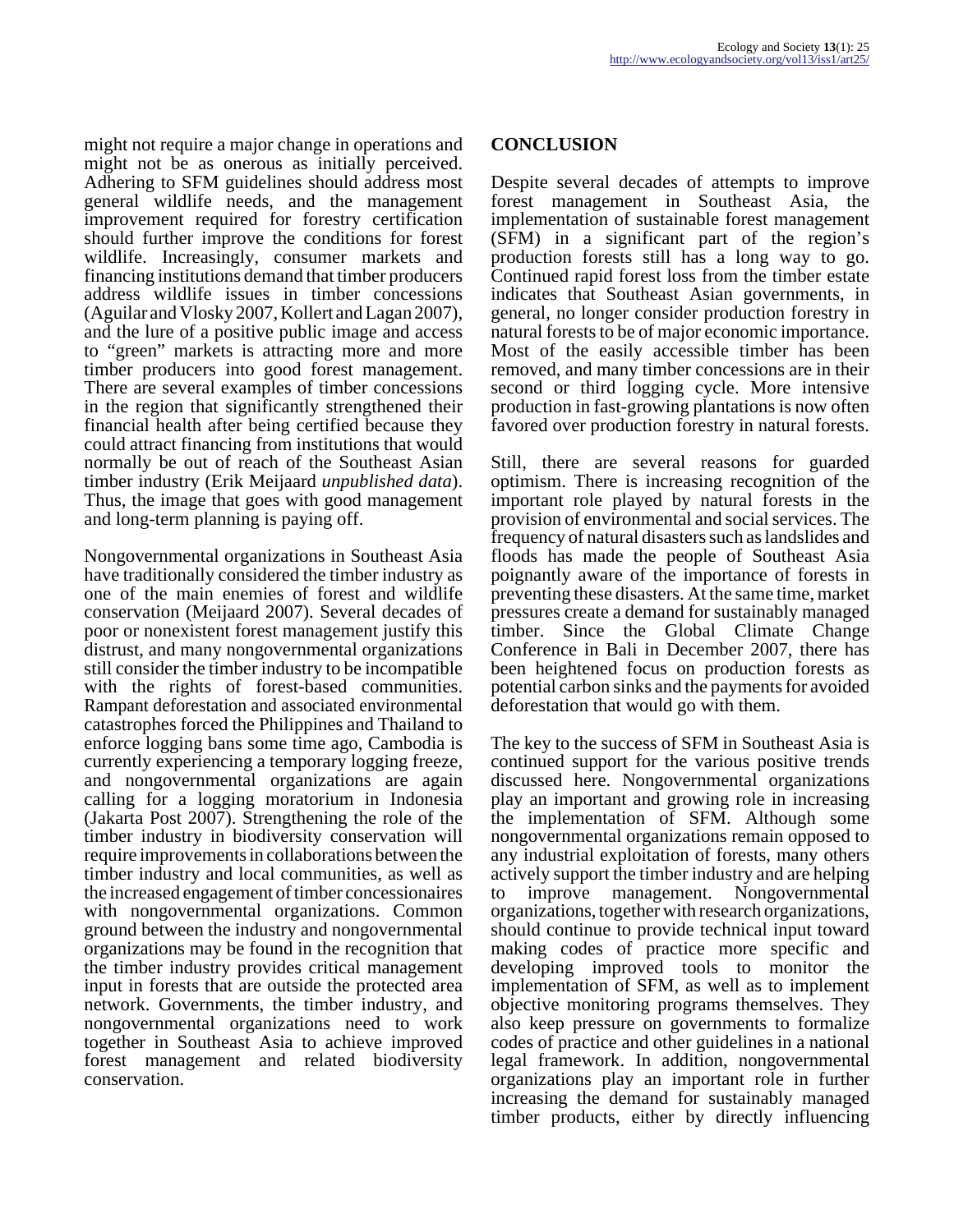markets or by lobbying government to regulate the import of unsustainably produced timber products.

The timber industry itself is starting to recognize the benefits of improved management, both in terms of gaining premium prices for sustainably managed timber, as well as in reducing operating costs in their concessions and in accessing a broader range of financing opportunities. These positive trends are starting to change the way that governments think about the long-term future of production forestry in Southeast Asia. There is a need, however, to consolidate policy and field practice gains to move toward a tipping point at which SFM becomes the private sector norm. Various steps need to be taken in the near future. The number of concessions that are now practicing SFM needs to be extended rapidly to achieve a critical mass of enterprises with significant learning and leverage potential. This requires substantial working capital to address technical management issues in the many timber concessions in the region, and funds need to be raised from both private and public sources. It also requires capacity building within the government, nongovernmental organization, and industry sectors, specifically in participatory planning and conflict management, reduced-impact logging, and high conservation value forest identification and management.

Finally, there is a need for further research. We recognize that forest loss will only be reduced if the Southeast Asian nations and other key stakeholders who influence forest land-use decisions receive more tangible benefits from SFM than they do from unsustainable forest exploitation and conversion. This will only happen if those who exploit forest resources pay the full price for their exploitation and conversion, including the full cost of environmental and social externalities associated with their activities on the ground. A much better understanding of forest economics is needed that takes into consideration all of the direct and indirect values that forests represent. Such knowledge would help in the development of a clearer picture of the real cost of forest exploitation and would substantiate scientifically that SFM is an economically attractive strategy in the region in the long term.

Despite continued deforestation in the region, we suspect that over the next 10 years, the rate of forest loss will be reduced. Much of the easily accessible lowland timber has now been harvested, and many

of these ex-forestry concessions have now been converted to timber plantation, oil palm, and other agricultural and silvicultural uses. In the less accessible areas such as hill and mountain forests and, to a certain extent, peat swamps, there is increasing recognition of the economic value of the sustainable use and conservation of tropical forests. We expect to see the stabilization of land use with an increasingly clearly defined forest boundary. SFM will have to play a major role in the remaining forests to ensure that they provide economic revenues from timber, in addition to the many environmental services.

*Responses to this article can be read online at: <http://www.ecologyandsociety.org/vol13/iss1/art25/responses/>*

#### **Acknowledgments:**

*We thank the following people who generously provided literature and comments for this review: Grahame Applegate, Joe Walston, Michael Poulsen, Will Duckworth, Don Gilmour, Patrick Durst, Simmathri Appanah, Gary Paoli, and Neil Franklin. We thank two anonymous reviewers for their comments and edits. The work by Erik Meijaard is made possible by the generous support of the American people through the United States Agency for International Development.*

#### **LITERATURE CITED**

**Aguilar, F. X., and R. P. Vlosky.** 2007. Consumer willingness to pay price premiums for environmentally certified wood products in the U.S. *Forest Policy and Economics* **9**(8):1100-1112.

**Asia-Pacific Forestry Commission.** 2006. *Taking stock: assessing progress in developing and implementing codes of practice for forest harvesting in ASEAN member countries.* Food and Agriculture Organization and Association of Southeast Asian Nations, Jakarta, Indonesia. Available online at: [http://www.fao.org/docrep/010/ag113e/AG113E00.](http://www.fao.org/docrep/010/ag113e/AG113E00.HTM) [HTM.](http://www.fao.org/docrep/010/ag113e/AG113E00.HTM)

**Bennett, E. L.** 2004. *Seeing the wildlife and the trees: improving timber certification to conserve tropical forest wildlife.* Wildlife Conservation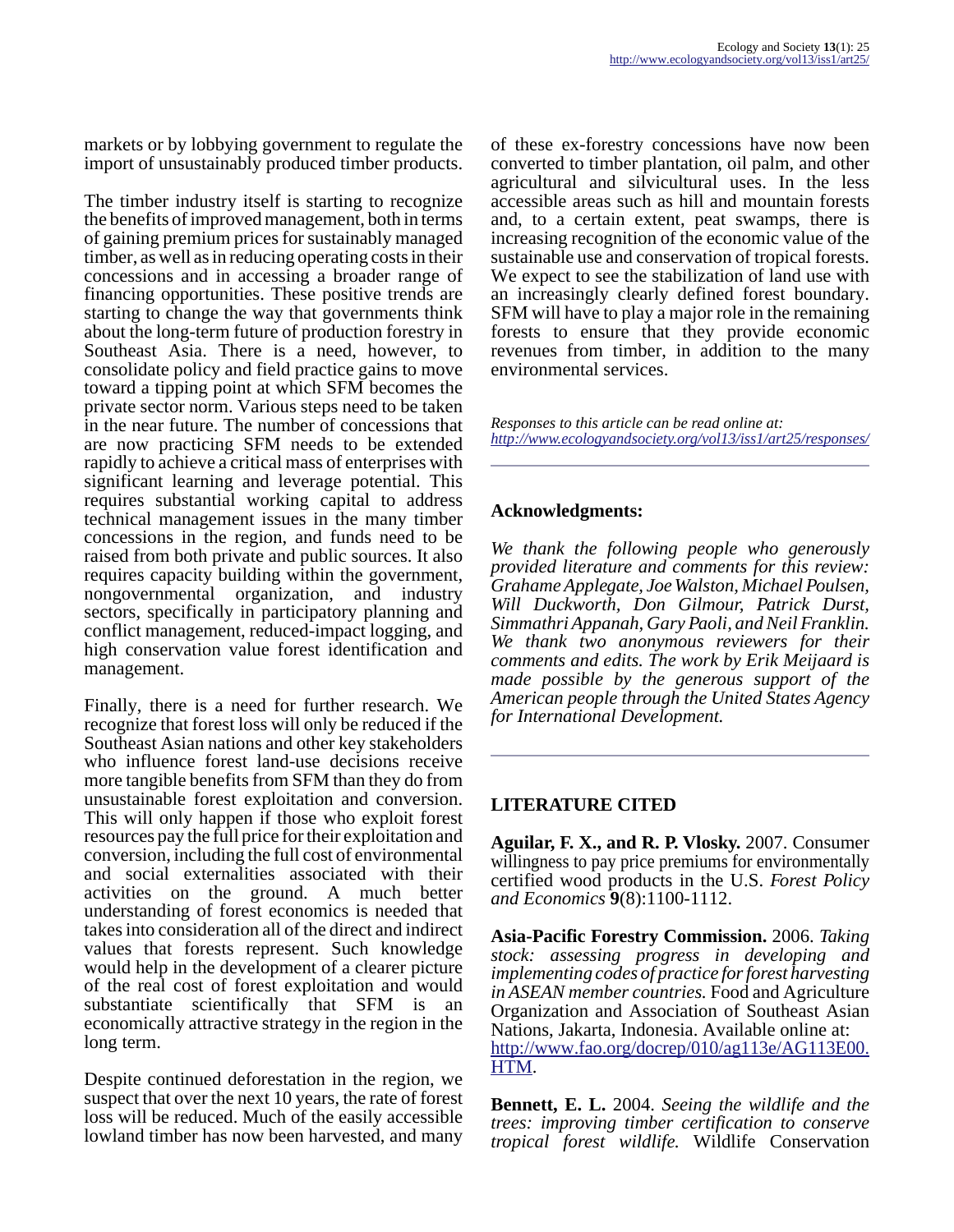Society and The World Bank, New York, New York, USA.

**Directorate of Forestry and Wildlife.** 2002. *The Cambodian forestry code of practice. Biodiversity conservation guidelines for the managed forest.* Draft for discussion purposes. Directorate of Forestry and Wildlife, Royal Government of Cambodia, Phnom Penh, Cambodia.

**Durst, P., C. Brown, and T. Enters.** 2003. Development and implementation of national codes of practice for forest harvesting in Asia and the Pacific. Pages 23-33 *in International expert meeting on the development and implementation of national codes of practice for forest harvesting: issues and options, 17–20 November 2003, Kisarazu City, Chiba Prefecture, Japan.* Food and Agriculture Organization, Tokyo, Japan.

**Fimbel, R. A., A. Grajal, and J. G. Robinson.** 2001. *The cutting edge: conserving wildlife in logged tropical forests.* Columbia University Press, New York, New York, USA.

**Food and Agriculture Organization.** 1999. *Code of practice for forest harvesting in Asia-Pacific.* Food and Agriculture Organization, Bangkok, Thailand. Available online at: [http://www.fao.org/d](http://www.fao.org/docrep/004/AC142E/AC142E00.HTM) [ocrep/004/AC142E/AC142E00.HTM](http://www.fao.org/docrep/004/AC142E/AC142E00.HTM).

**Food and Agriculture Organization.** 2005. *State of the world's forests: 2005.* Food and Agriculture Organization, Rome, Italy. Available online at: [htt](http://www.fao.org/docrep/007/y5574e/y5574e00.htm) [p://www.fao.org/docrep/007/y5574e/y5574e00.htm](http://www.fao.org/docrep/007/y5574e/y5574e00.htm) .

**Food and Agriculture Organization.** 2006. *Global forest resources assessment 2005. Progress towards sustainable forest management.* FAO Forest Paper 147. Food and Agricultural Organization, Rome, Italy. Available online at: [http://www.fao.org/forestry/](http://www.fao.org/forestry/site/fra2005/en/) [site/fra2005/en/](http://www.fao.org/forestry/site/fra2005/en/).

**Fredericksen, T. S., and F. E. Putz.** 2003. Silvicultural intensification for tropical forest conservation. *Biodiversity and Conservation* **12** (7):1445-1453.

**Gustafsson, L., R. Nasi , R. Dennis, N. H. Nghia, D. Sheil, E. Meijaard, D. P. Dykstra, H. Priyadi, and P. Q. Thu.** 2007. *Logging for the ark: improving the conservation value of production forests in South East Asia.* CIFOR Occasional Paper 48, Center for

International Forestry Research, Bogor, Indonesia. Available online at: [http://www.cifor.cgiar.org/Pub](http://www.cifor.cgiar.org/Publications/Detail?pid=2301) [lications/Detail?pid=2301.](http://www.cifor.cgiar.org/Publications/Detail?pid=2301)

**International Tropical Timber Organization.** 1993. *ITTO guidelines on the conservation of biological diversity in tropical production forests: a supplement to ITTO guidelines for the sustainable management of natural tropical forests.* International Tropical Timber Organization, Yokohama, Japan. Available online at: [http://www.itto.or.jp/live/Live](http://www.itto.or.jp/live/Live_Server/149/ps05e.doc) Server/149/ps05e.doc.

**Jakarta Post.** 2007. Group rallies for conservation. *Jakarta Post* 23 April 2007: 5. Available online at: [http://www.thejakartapost.com/news/2007/04/23/group](http://www.thejakartapost.com/news/2007/04/23/group-rallies-conservation.html)[rallies-conservation.html.](http://www.thejakartapost.com/news/2007/04/23/group-rallies-conservation.html)

**Jennings, S.** 2004. *HCVF for conservation practitioners.* ProForest, Oxford, UK.

**Jennings, S., R. Nussbaum, N. Judd, and T. Evans.** 2003. *The high conservation value forest toolkit.* First edition. ProForest, Oxford, UK.

**Judd, N., R. Nussbaum, S. Jennings, and T. Evans.** 2003*a. HCVF toolkit part 1: introduction to HCVF.* ProForest, Oxford, UK.

**Judd, N., R. Nussbaum, S. Jennings, and T. Evans.** 2003*b. HCVF toolkit part 2: defining high conservation values at a national level—a practical guide.* ProForest, Oxford, UK.

**Judd, N., R. Nussbaum, S. Jennings, and T. Evans.** 2003*c. HCVF toolkit part 3: identifying and managing high conservation values forests—a guide for forest managers.* ProForest, Oxford, UK.

**Klassen, A.** 2006. *Management considerations for successful implementation of reduced impact logging.* Tropical Forest Foundation, Jakarta, Indonesia. Available online at: [www.tff-indonesia.](http://www.tff-indonesia.org/manuals/5th_Manual_ENG.pdf) [org/manuals/5th\\_Manual\\_ENG.pdf](http://www.tff-indonesia.org/manuals/5th_Manual_ENG.pdf).

**Kollert, W., and P. Lagan.** 2007. Do certified tropical logs fetch a market premium? A comparative price analysis from Sabah, Malaysia. *Forest Policy and Economics* **9**(7):862-868.

**Malaysian Timber Certification Council.** 2004. *Malaysian criteria and indicators for forest management certification [MC&I(2002)].* Malaysian Timber Certification Council, Kuala Lumpur,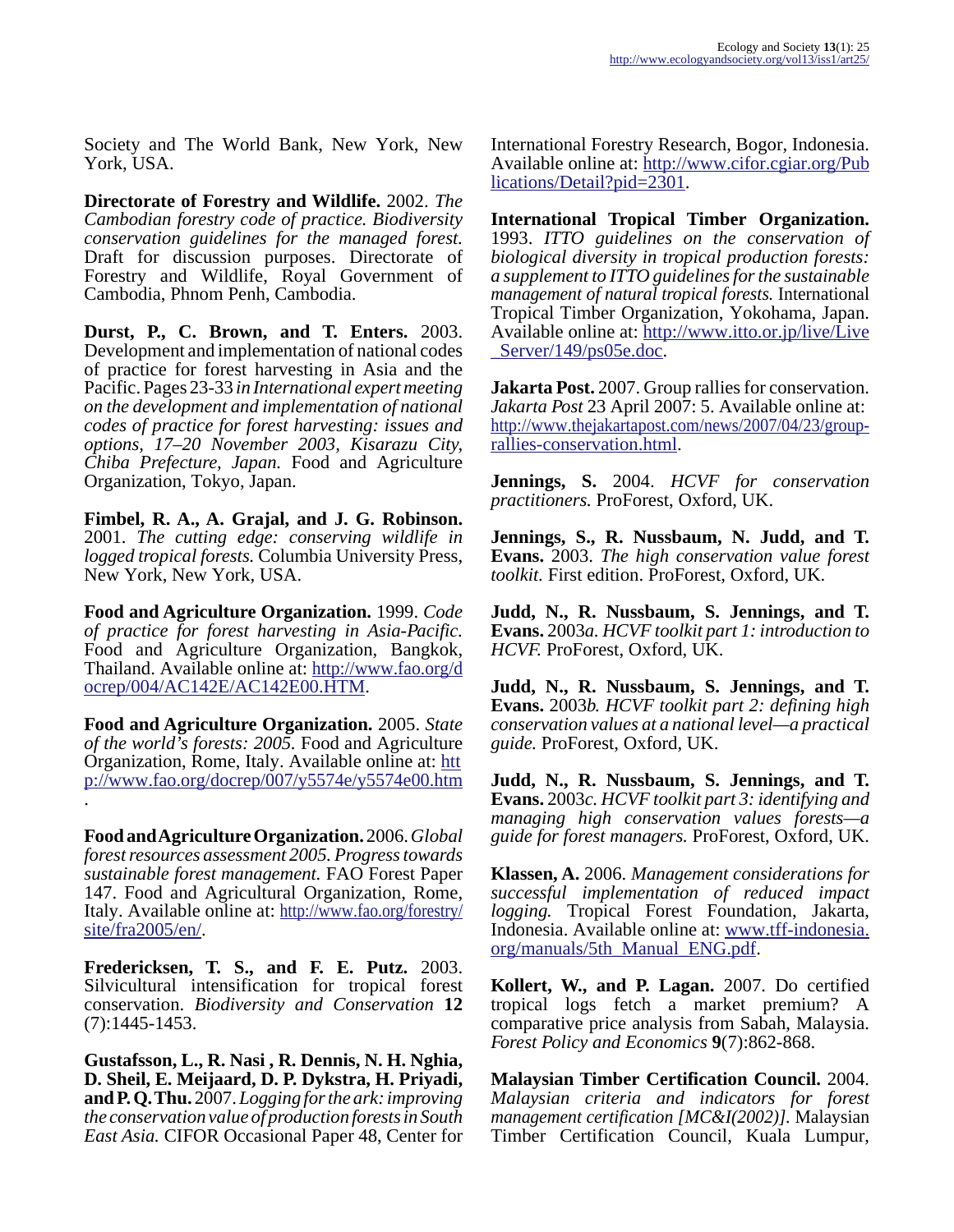Malaysia. Available online at: [http://www.mtcc.com.](http://www.mtcc.com.my/documents.asp) [my/documents.asp\)](http://www.mtcc.com.my/documents.asp).

**Meijaard, E.** 2007. When enemies become allies, forests and inhabitants benefit. *Jakarta Post* Thursday 22 February 2007: 7. Available online at: [http://www.thejakartapost.com/news/2007/02/22/when](http://www.thejakartapost.com/news/2007/02/22/when-enemies-become-allies-forests-and-inhabitants-benefit.html)[enemies-become-allies-forests-and-inhabitants-benefit.](http://www.thejakartapost.com/news/2007/02/22/when-enemies-become-allies-forests-and-inhabitants-benefit.html) [html](http://www.thejakartapost.com/news/2007/02/22/when-enemies-become-allies-forests-and-inhabitants-benefit.html).

**Meijaard, E., and D. Sheil.** 2007*a.* A logged forest in Borneo is better than none at all. *Nature* **446**:974.

**Meijaard, E., and D. Sheil.** 2007*b.* The persistence and conservation of Borneo's mammals in lowland rain forests managed for timber: observations, overviews and opportunities. *Ecological Research* **23**(1):21-34.

**Meijaard, E., D. Sheil, R. Nasi, D. Augeri, B. Rosenbaum, D. Iskandar, T. Setyawati, M. Lammertink, I. Rachmatika, A. Wong, T. Soehartono, S. Stanley, and T. O'Brien.** 2005. *Life after logging: reconciling wildlife conservation and production forestry in Indonesian Borneo.* Center for International Forestry Research, Bogor, Indonesia. Available online at: [http://www.cifor.cg](http://www.cifor.cgiar.org/publications/pdf_files/books/BMeijaard0501E0.pdf) iar.org/publications/pdf\_files/books/BMeijaard0501E0. [pdf.](http://www.cifor.cgiar.org/publications/pdf_files/books/BMeijaard0501E0.pdf)

**Meijaard, E., D. Sheil, R. Nasi, and S. A. Stanley.** 2006. Wildlife conservation in Bornean timber concessions. *Ecology and Society* **11**(1): 47. [online] URL: [http://www.ecologyandsociety.org/vol11/](http://www.ecologyandsociety.org/vol11/iss1/art47/) [iss1/art47/](http://www.ecologyandsociety.org/vol11/iss1/art47/).

**Ministry of Forestry and Estate Crops.** 2000. *Principles and practices for forest harvesting in Indonesia.* Ministry of Forestry and Estate Crops, Jakarta, Indonesia.

**Nussbaum, R., and M. Simula.** 2004. *The forest certification handbook.* Earthscan, London, UK.

**Poulsen, M. K., B. Phanthavong, C. N. Sisomphane, and B. Phutaamath.** 2005. *Biodiversity surveys of production forest areas.* SUFORD Technical Report. Sustainable Forestry and Rural Development Project, Vientiane, Laos.

**Poulsen, M. K., B. Phanthavong, C. N. Sisomphane, and B. Phutaamath.** 2006. *Review of biodiversity in production forest areas in support of HCVF identification.* Sustainable Forestry and

Rural Development Project, Vientiane, Laos.

**ProForest/Rainforest Alliance.** 2003. *Identifying, managing and monitoring high conservation value forests in Indonesia: a toolkit for forest managers and other stakeholders.* Version 1. Rainforest Alliance, New York, New York, USA, and ProForest, Oxford, UK.

**Sist, P., and N. Brown.** 2004. Silvicultural intensification for tropical forest conservation: a response to Fredericksen and Putz. *Biodiversity and Conservation* **13**(12):2381-2385.

**Sist, P., D. Dykstra, and R. Fimbel.** 1998. *Reduced-impact logging guidelines for lowland and hill dipterocarp forests in Indonesia.* CIFOR Occasional Paper 15, Center for International Forestry Research, Bogor, Indonesia. Available online at: [http://www.cifor.cgiar.org/Publications/Detail?](http://www.cifor.cgiar.org/Publications/Detail?pid=360) [pid=360](http://www.cifor.cgiar.org/Publications/Detail?pid=360).

**Stibig, H.-J., R. Upik, R. Beuchle, Hildanus, S. Mubareka.** 2003. *The land cover map for South East Asia in the year 2000. GLC2000 database.* European Commision Joint Research Centre, Ispra, Italy. [online] URL:<http://www-gem.jrc.it/glc2000> .

**Sustainable Forestry and Rural Development Project.** 2006. *Review of ProForest HCVF methodology and its application in Lao PDR with the view of further simplification.* Sustainable Forestry and Rural Development Project, Vientiane, Laos.

**World Conservation Union.** 2006. *Guidelines for the conservation and sustainable use of biodiversity in tropical timber production forests.* IUCN World Conservation Union, Gland, Switzerland. Available online at: [www.iucn.org/themes/fcp/publications/files/](http://www.iucn.org/themes/fcp/publications/files/itto-biodiversity-guidelines-june2006.pdf) [itto-biodiversity-guidelines-june2006.pdf](http://www.iucn.org/themes/fcp/publications/files/itto-biodiversity-guidelines-june2006.pdf).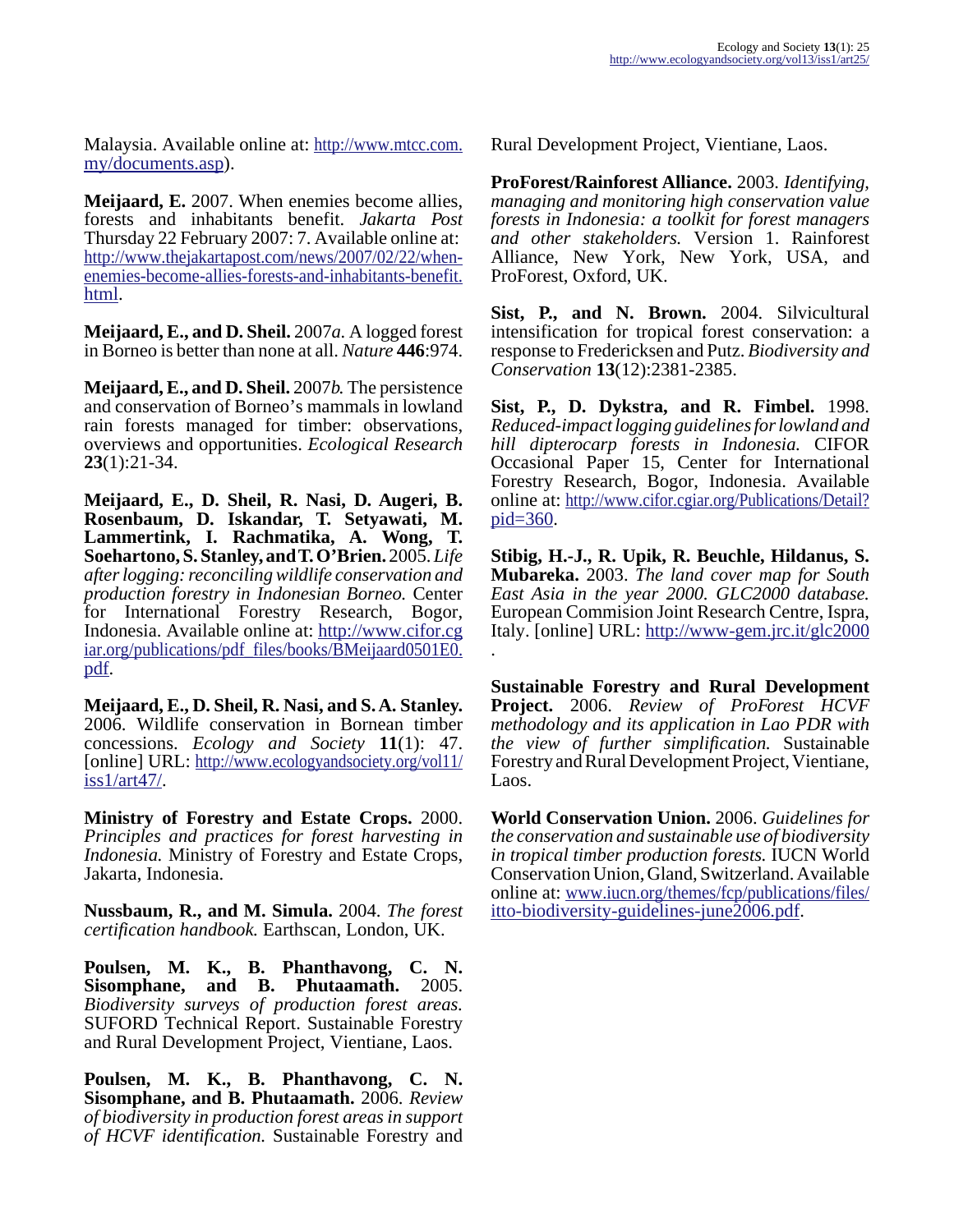**Appendix 1.** Overview of High Conservation Value Forest (HCVF) assessments conducted at the Forest Management Unit level in Southeast Asia. Note: Data for APRIL were supplied by the company

*[Please click here to download file 'appendix1.pdf'.](http://www.ecologyandsociety.org/2427/appendix1.pdf)*